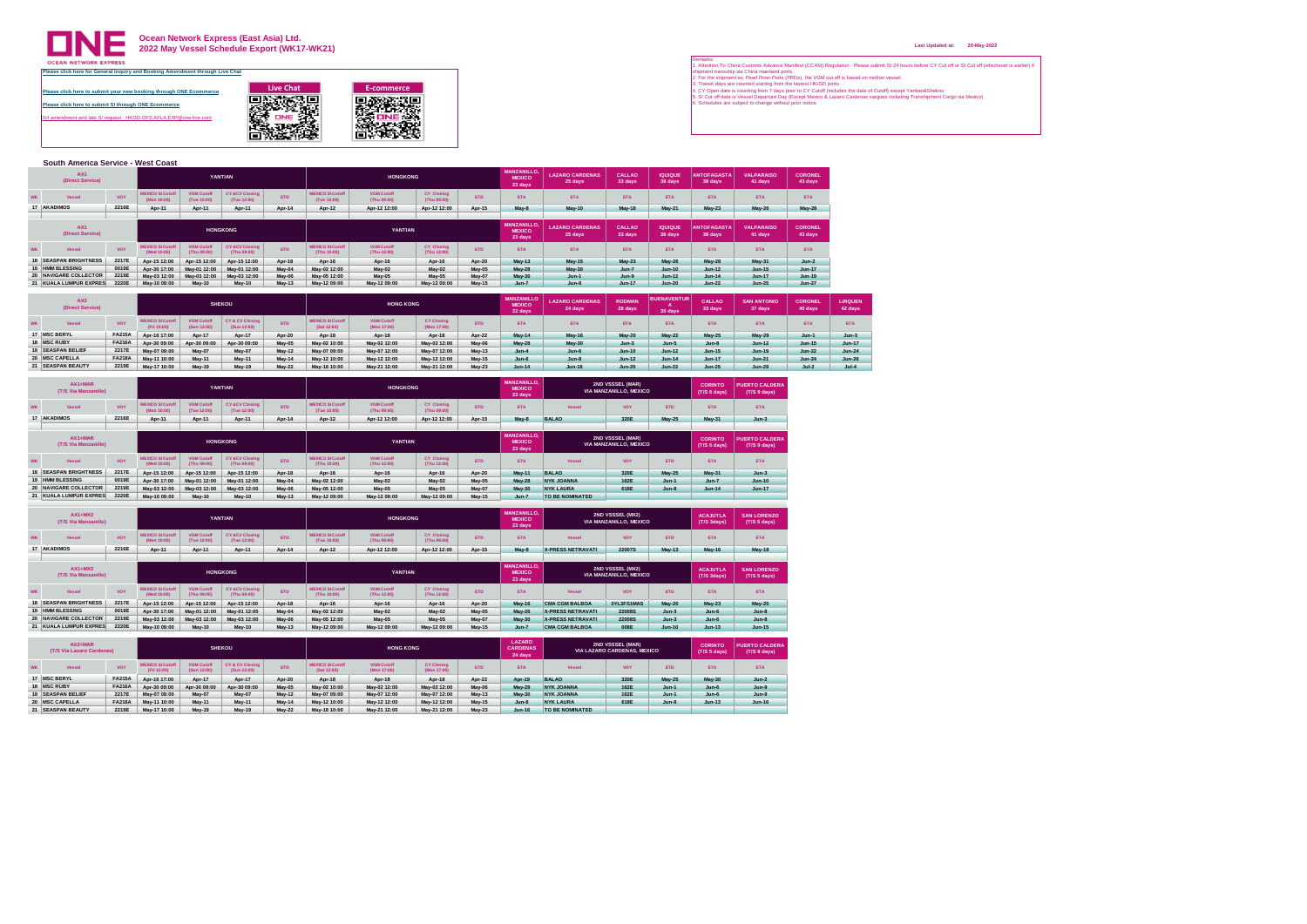

**Ocean Network Express (East Asia) Ltd. 2022 May Vessel Schedule Export (WK17-WK21)**

|           | South America Service - West Coast |       |                                   |                                  |                                          |            |                                   |                                  |                                  |               |                        |                           |                                            |               |                                  |                                        |                                   |
|-----------|------------------------------------|-------|-----------------------------------|----------------------------------|------------------------------------------|------------|-----------------------------------|----------------------------------|----------------------------------|---------------|------------------------|---------------------------|--------------------------------------------|---------------|----------------------------------|----------------------------------------|-----------------------------------|
|           | $AX1+AX3$<br>(T/S Via Pusan)       |       |                                   |                                  | <b>YANTIAN</b>                           |            |                                   | <b>HONGKONG</b>                  |                                  |               | <b>PUSAN</b><br>7 days |                           | <b>2ND VSSSEL(AX3)</b><br><b>VIA PUSAN</b> |               | <b>ENSENADA</b><br>(T/S 16 days) | <b>PUERTO QUETZAL</b><br>(T/S 22 days) | <b>GUAYAQUIL</b><br>(T/S 33 days) |
| <b>WK</b> | Vessel                             | VOY   | <b>PUSAN SI Cutoff</b><br>(10:00) | <b>VGM Cutoff</b><br>(Tue 12:00) | <b>CY &amp;CV Closing</b><br>(Tue 12:00) | <b>ETD</b> | <b>PUSAN SI Cutoff</b><br>(10:00) | <b>VGM Cutoff</b><br>(Thu 09:00) | <b>CY Closing</b><br>(Thu 09:00) | <b>ETD</b>    | <b>ETA</b>             | Vessel                    | VOY                                        | <b>ETD</b>    | <b>ETA</b>                       | <b>ETA</b>                             | <b>ETA</b>                        |
|           | 17 AKADIMOS                        | 2216E | Apr-14                            | Apr-11                           | Apr-11                                   | Apr-14     | Apr-15                            | Apr-12 12:00                     | Apr-12 12:00                     | Apr-15        | Apr-22                 | <b>SEASPAN BREEZE</b>     | 2217E                                      | $M$ av-3      | <b>May-19</b>                    | <b>May-25</b>                          | $Jun-5$                           |
|           |                                    |       |                                   |                                  |                                          |            |                                   |                                  |                                  |               |                        |                           |                                            |               |                                  |                                        |                                   |
|           | $AX1+AX3$<br>(T/S Via Pusan)       |       |                                   |                                  | <b>HONGKONG</b>                          |            |                                   | YANTIAN                          |                                  |               | <b>PUSAN</b><br>7 days |                           | <b>2ND VSSSEL(AX3)</b><br><b>VIA PUSAN</b> |               | <b>ENSENADA</b><br>(T/S 16 days) | <b>PUERTO QUETZAL</b><br>(T/S 22 days) | <b>GUAYAQUIL</b><br>(T/S 33 days) |
| <b>WK</b> | Vessel                             | VOY   | <b>PUSAN SI Cutoff</b><br>(12:00) | <b>VGM Cutoff</b><br>(Thu 09:00) | <b>CY &amp;CV Closing</b><br>(Thu 09:00) | <b>ETD</b> | <b>PUSAN SI Cutoff</b><br>(12:00) | <b>VGM Cutoff</b><br>(Thu 12:00) | <b>CY Closing</b><br>(Thu 12:00) | <b>ETD</b>    | <b>ETA</b>             | Vessel                    | VOY                                        | <b>ETD</b>    | <b>ETA</b>                       | <b>ETA</b>                             | <b>FTA</b>                        |
|           | <b>18 SEASPAN BRIGHTNESS</b>       | 2217E | Apr-18                            | Apr-15 12:00                     | Apr-15 12:00                             | Apr-18     | Apr-20                            | Apr-16                           | Apr-16                           | Apr-20        | Apr-25                 | <b>SEASPAN BRILLIANCE</b> | 2218E                                      | May-9         | <b>May-25</b>                    | May 31                                 | $Jun-11$                          |
|           | 19 HMM BLESSING                    | 0019E | May-04                            | May-01 12:00                     | May-01 12:00                             | May 04     | May 05                            | <b>May-02</b>                    | May-02                           | May-05        | May-12                 | VALOR                     | 2219E                                      | <b>May-16</b> | $Jun-1$                          | $Jun-7$                                | <b>Jun-18</b>                     |
|           | 20 NAVIGARE COLLECTOR              | 2219E | May-06                            | May-03 12:00                     | May-03 12:00                             | May-06     | May 07                            | May-05                           | May 05                           | May-07        | May-14                 | <b>MSC ANTONELLA</b>      | <b>FZ220A</b>                              | <b>May-23</b> | $Jun-8$                          | $Jun-14$                               | $Jun-25$                          |
|           | 21 KUALA LUMPUR EXPRES             | 2220E | <b>May-13</b>                     | May-10                           | May-10                                   | May 13     | <b>May 15</b>                     | May-12 09:00                     | May-12 09:00                     | <b>May-15</b> | May-22                 | <b>VALUE</b>              | 2221E                                      | <b>May-30</b> | <b>Jun-15</b>                    | $Jun-21$                               | $Jul-2$                           |

|           | $AX2+AX3$<br>(T/S Via Pusan) |               |                                   |                                  | <b>SHEKOU</b>                             |            |                                   | <b>HONG KONG</b>                 |                                  |               | <b>PUSAN</b><br>7 days |                           | <b>2ND VSSSEL(AX3)</b><br><b>VIA PUSAN</b> |               | <b>ENSENADA</b><br>(T/S 16 days) | <b>PUERTO QUETZAL</b><br>(T/S 22 days) | <b>GUAYAQUIL</b><br>(T/S 33 days) |
|-----------|------------------------------|---------------|-----------------------------------|----------------------------------|-------------------------------------------|------------|-----------------------------------|----------------------------------|----------------------------------|---------------|------------------------|---------------------------|--------------------------------------------|---------------|----------------------------------|----------------------------------------|-----------------------------------|
| <b>WK</b> | Vessel                       | <b>VOY</b>    | <b>PUSAN SI Cutoff</b><br>(12:00) | <b>VGM Cutoff</b><br>(Sun 12:00) | <b>CY &amp; CV Closing</b><br>(Sun 12:00) | <b>ETD</b> | <b>PUSAN SI Cutoff</b><br>(12:00) | <b>VGM Cutoff</b><br>(Mon 17:00) | <b>CY Closing</b><br>(Mon 17:00) | <b>ETD</b>    | <b>ETA</b>             | Vessel                    | VOY                                        | <b>ETD</b>    | <b>ETA</b>                       | <b>ETA</b>                             | <b>FTA</b>                        |
|           | 17 MSC BERYL                 | <b>FA215A</b> | Apr-20                            | Apr-17                           | Apr-17                                    | Apr-20     | Apr-22                            | Apr-18                           | Apr-18                           | Apr-22        | Apr-29                 | <b>SEASPAN BREEZE</b>     | 2217E                                      | $M$ av-3      | <b>May-19</b>                    | <b>May-25</b>                          | $Jun-5$                           |
|           | 18 MSC RUBY                  | <b>FA216A</b> | May-05                            | Apr-30 09:00                     | Apr-30 09:00                              | May-05     | May 06                            | May-02 12:00                     | May-02 12:00                     | May 06        | <b>May-13</b>          | <b>SEASPAN BRILLIANCE</b> | 2218E                                      | May-9         | <b>May-25</b>                    | <b>May 31</b>                          | <b>Jun-11</b>                     |
|           | 19 SEASPAN BELIEF            | 2217E         | May-07 09:00                      | May 07                           | May-07                                    | May-12     | May-07 09:00                      | May-07 12:00                     | May-07 12:00                     | May 13        | <b>May 20</b>          | <b>VALOR</b>              | 2219E                                      | <b>May-16</b> | $Jun-1$                          | $Jun-7$                                | <b>Jun-18</b>                     |
|           | 20 MSC CAPELLA               | <b>FA218A</b> | May-11 10:00                      | May-11                           | May-11                                    | May-14     | May-12 10:00                      | May-12 12:00                     | May-12 12:00                     | May 15        | May-22                 | <b>MSC ANTONELLA</b>      | <b>FZ220A</b>                              | <b>May-23</b> | $Jun-8$                          | $Jun-14$                               | $Jun-25$                          |
|           | 21 SEASPAN BEAUTY            | 2219E         | May-17 10:00                      | May-19                           | May-19                                    | May-22     | May-18 10:00                      | May-21 12:00                     | May-21 12:00                     | <b>May 23</b> | <b>May 30</b>          | VALUE                     | 2221E                                      | <b>May-30</b> | $Jun-15$                         | $Jun-21$                               | $Jul-2$                           |

|           | KCS+AX3<br>(T/S Via Pusan) |             |                                   |                                       | <b>SHEKOU</b>                      |            | <b>PUSAN</b><br>7 days |                      | <b>2ND VSSSEL(AX3)</b><br><b>VIA PUSAN</b> |            | <b>ENSENADA</b><br>(T/S 16 days) | <b>PUERTO QUETZAL</b><br>(T/S 22 days) | <b>GUAYAQUIL</b><br>(T/S 33 days) |
|-----------|----------------------------|-------------|-----------------------------------|---------------------------------------|------------------------------------|------------|------------------------|----------------------|--------------------------------------------|------------|----------------------------------|----------------------------------------|-----------------------------------|
| <b>WK</b> | Vessel                     | VOY         | <b>PUSAN SI Cutoff</b><br>(12:00) | <b>VGM Cutoff</b><br>(Mon 09:00)      | <b>CY/CV Cutoff</b><br>(Mon 09:00) | <b>ETD</b> | <b>ETA</b>             | Vessel               | VOY                                        | <b>FTD</b> | <b>FTA</b>                       | <b>ETA</b>                             | <b>ETA</b>                        |
|           | 17 YM COOPERATION          | 007N        | May-2                             | May-2<br>May-02 12:00<br>May-02 12:00 |                                    |            |                        | <b>VALOR</b>         | 2219E                                      | May 17     | $Jun-2$                          | $Jun-8$                                | <b>Jun-19</b>                     |
|           | 18 LOS ANDES BRIDGE        | <b>176N</b> | <b>May-13</b>                     | May-08 08:00                          | May-08 08:00                       | May-13     | <b>May-16</b>          | <b>MSC ANTONELLA</b> | <b>FZ220A</b>                              | $Jun-2$    | $Jun-18$                         | $Jun-24$                               | $Jul-5$                           |
|           | 19 KMTC SHIMIZU            | 2204N       | May-9                             | May-9                                 | May-9                              | May-10     | May-17                 | <b>MSC ANTONELLA</b> | <b>FZ220A</b>                              | $Jun-2$    | $Jun-18$                         | $Jun-24$                               | $Jul-5$                           |
|           | 2203N<br>20 SITC YUNCHENG  |             | <b>May-27</b>                     | May 23                                | <b>May-23</b>                      | May 27     | $Jun-3$                | <b>VALUE</b>         | 2221E                                      | $Jun-1$    | <b>Jun-17</b>                    | $Jun-23$                               | $Jul-4$                           |
|           | 21 BLANK SAILING           |             |                                   |                                       |                                    |            |                        |                      |                                            |            |                                  |                                        |                                   |

#### **South America Service - East Coast**

|                              | SX <sub>1</sub><br>(Direct Service)                        |                                                                                                      |        |              | <b>SHEKOU</b> |        |           | <b>YANTIAN</b>                   |                                |               |               | <b>HONG KONG</b>                 |                                  |                  | <b>SANTOS</b><br>26 days | <b>PARANAGUA</b><br>29 days | 31 days       | NAVEGANTES   MONTEVIDEO   BUENOS AIRES  <br>34 days | 35 days    | <b>RIO GRANDE</b><br>39 days |
|------------------------------|------------------------------------------------------------|------------------------------------------------------------------------------------------------------|--------|--------------|---------------|--------|-----------|----------------------------------|--------------------------------|---------------|---------------|----------------------------------|----------------------------------|------------------|--------------------------|-----------------------------|---------------|-----------------------------------------------------|------------|------------------------------|
|                              | Vessel                                                     | CY & CV Closine<br><b>VGM Cutoff</b><br>SI Cutoff<br><b>ETD</b><br>VOY<br>(Sat 09:00)<br>(Sat 09:00) |        |              |               |        | SI Cutoff | <b>VGM Cutoff</b><br>(Sun 12:00) | CY & CV Closing<br>(Sun 12:00) | <b>ETD</b>    | SI Cutoff     | <b>VGM Cutoff</b><br>(Mon 11:00) | <b>CY Closing</b><br>(Mon 11:00) | <b>ETD</b>       | <b>FTA</b>               | <b>ETA</b>                  | <b>FTA</b>    | <b>ETA</b>                                          | <b>ETA</b> | <b>ETA</b>                   |
|                              | 17 BLANK SAILING                                           |                                                                                                      |        |              |               |        |           |                                  |                                |               |               |                                  |                                  |                  |                          |                             |               |                                                     |            |                              |
|                              | 18 SEASPAN FALCON                                          | 2215W                                                                                                | Apr-26 | Apr-24 12:00 | Apr-24 12:00  | Apr-26 |           | $\bigcap_{n=1}^{\infty}$         |                                |               | Apr-27        | Apr-25                           | Apr-25                           | Apr-27           | <b>May-23</b>            | May-26                      | <b>May-28</b> | $Max-31$                                            | $Jun-1$    | $Jun-5$                      |
|                              | 19 MSC ABIDJAN                                             | <b>FI216A</b>                                                                                        | May-2  | May-2        | May-2         | May-2  |           | OMIT                             |                                |               |               | May 2                            | May-2                            | -------<br>May-3 | <b>May-29</b>            | $Jun-1$                     | $Jun-3$       | $Jun-6$                                             | $Jun-7$    | $Jun-11$                     |
|                              | 20 CZECH<br>2217W<br>May-07 12:00<br>May-07 12:00<br>May-8 |                                                                                                      |        | May-8        | May-12        | May-9  | May-9     | <b>May-12</b>                    | May <sub>3</sub><br>May-13     | <b>May-10</b> | <b>May-10</b> | <b>May-13</b>                    | $Jun-8$                          | Jun-11           | $Jun-13$                 | $Jun-16$                    | <b>Jun-17</b> | $Jun-21$                                            |            |                              |
| 2218W<br>21 SALVADOR EXPRESS |                                                            |                                                                                                      |        |              |               |        |           |                                  |                                | May-18        | <b>May-16</b> | <b>May-16</b>                    | <b>May-18</b>                    | $Jun-13$         | <b>Jun-16</b>            | <b>Jun-18</b>               | $Jun-21$      | $Jun-22$                                            | $Jun-26$   |                              |

|           | SX2<br>(Direct Service) |             |               |                                  | <b>HONG KONG</b>                 |            | <b>SANTOS</b><br>29 days | <b>ITAPOA</b><br>31 days | <b>BUENOS AIRES</b><br>36 days | <b>MONTEVIDEO</b><br>39 days | <b>PARANAGUA</b><br>43 days |
|-----------|-------------------------|-------------|---------------|----------------------------------|----------------------------------|------------|--------------------------|--------------------------|--------------------------------|------------------------------|-----------------------------|
| <b>WK</b> | Vessel                  | VOY         | SI Cutoff     | <b>VGM Cutoff</b><br>(Fri 12:00) | <b>CY Closing</b><br>(Fri 12:00) | <b>ETD</b> | <b>FTA</b>               | <b>ETA</b>               | <b>FTA</b>                     | <b>FTA</b>                   | <b>ETA</b>                  |
|           | 17 MAERSK LONDRINA      | 215W        | Apr-23        | Apr-22                           | Apr-22                           | Apr-23     | May 22                   | <b>May-24</b>            | <b>May-29</b>                  | $Jun-1$                      | $Jun-5$                     |
|           | 18 MAERSK LANCO         | 216W        | Apr-30        | Apr-29                           | Apr-29                           | Apr-30     | <b>May-29</b>            | <b>May-31</b>            | $Jun-5$                        | $Jun-8$                      | $Jun-12$                    |
|           | 19 MAERSK LAGUNA        | <b>217W</b> | May-7         | May-6                            | May-6                            | May-7      | $Jun-5$                  | $Jun-7$                  | $Jun-12$                       | <b>Jun-15</b>                | <b>Jun-19</b>               |
|           | 20 MAERSK LIRQUEN       | 218W        | May-14        | May-13                           | <b>May-13</b>                    | May 14     | $Jun-12$                 | $Jun-14$                 | <b>Jun-19</b>                  | $Jun-22$                     | <b>Jun-26</b>               |
|           | 21 SAN FRANCISCA        | 014W        | <b>May-21</b> | <b>May-20</b>                    | <b>May-20</b>                    | May 21     | Jun-19                   | $Jun-21$                 | $Jun-26$                       | <b>Jun-29</b>                | $Jul-3$                     |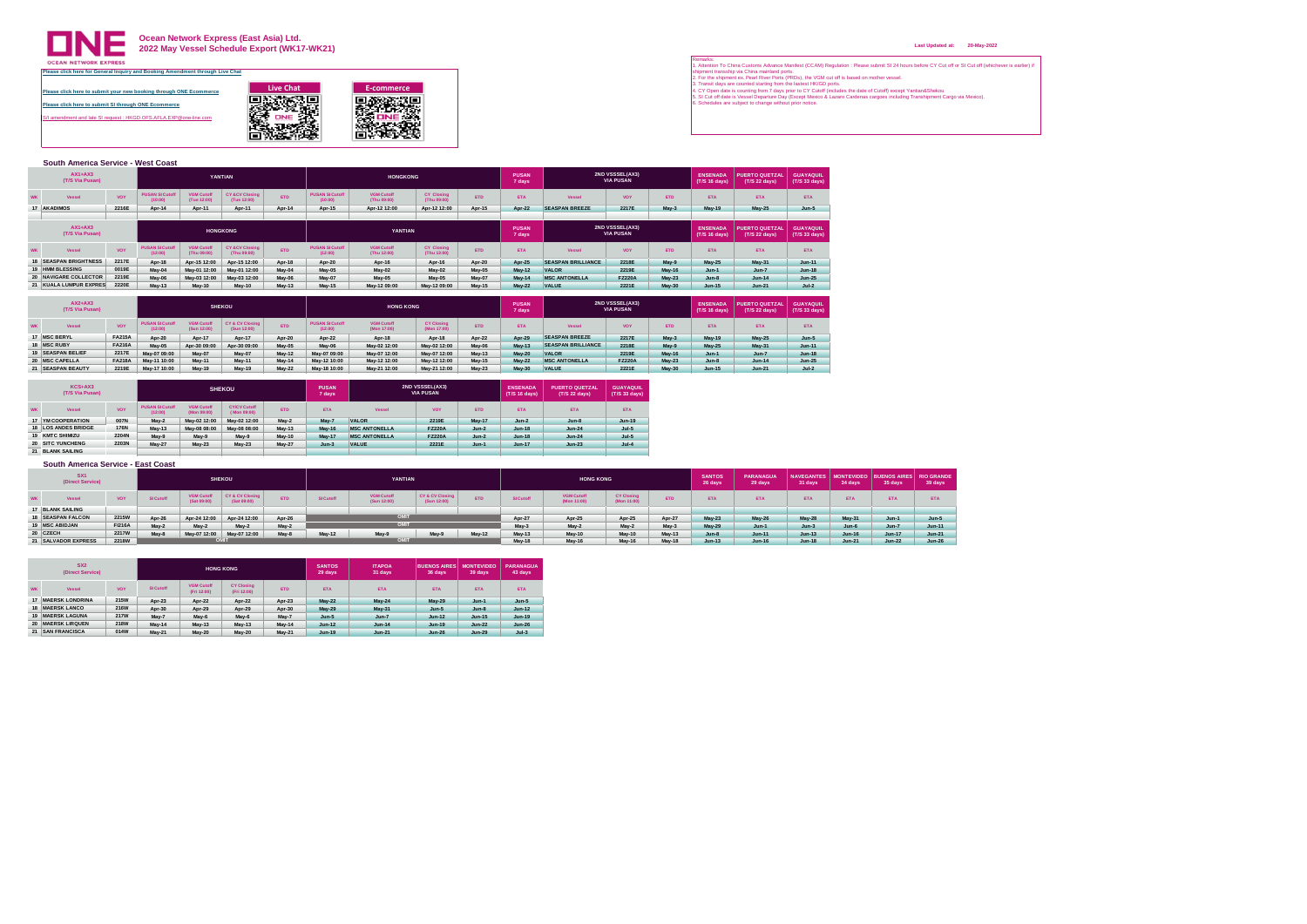

**Ocean Network Express (East Asia) Ltd. 2022 May Vessel Schedule Export (WK17-WK21)**

| <b>Caribbean &amp; Manaus Service</b>  |                                            |                          |                                                                                            |                  |  |        |                                  |                                     |            |                                         |                 |                                                  |            |                                      |                                |                                                |
|----------------------------------------|--------------------------------------------|--------------------------|--------------------------------------------------------------------------------------------|------------------|--|--------|----------------------------------|-------------------------------------|------------|-----------------------------------------|-----------------|--------------------------------------------------|------------|--------------------------------------|--------------------------------|------------------------------------------------|
| <b>EC1+CX1</b><br>(T/S Via Manzanillo) |                                            |                          |                                                                                            | <b>HONG KONG</b> |  |        | YANTIAN                          |                                     |            | <b>MANZANILLO.</b><br>PANAMA<br>26 days |                 | <b>2ND VSSSEL(CX1)</b><br>VIA MANZANILLO, PANAMA |            | <b>PORT OF SPAIN</b><br>(T/S 3 days) | <b>MANAUS</b><br>(T/S 10 days) | <b>VILADO</b><br><b>CONDE</b><br>(T/S 18 days) |
| Vessel                                 | VOY                                        | SI Cutoff<br>(Mon 12:00) | <b>VGM Cutoff</b><br><b>CY Closing</b><br><b>ETD</b><br>(Sat 12:00)<br>(Sat 12:00)<br>OMIT |                  |  |        | <b>VGM Cutoff</b><br>(Sat 12:00) | <b>CY/CV Closing</b><br>(Sat 12:00) | <b>ETD</b> | <b>ETA</b>                              | Vessel          | VOY                                              | <b>ETD</b> | <b>ETA</b>                           | <b>ETA</b>                     | <b>ETA</b>                                     |
| 17 BASLE EXPRESS                       | 043E<br>-----------                        |                          |                                                                                            |                  |  | Apr-21 | Apr-17 09:00                     | Apr-17 09:00                        | Apr-21     | May 17                                  | TO BE NOMINATED |                                                  |            |                                      |                                |                                                |
| <b>18 HYUNDAI VICTORY</b>              | 045E<br>The part of the form of the second |                          |                                                                                            | OMIT             |  | Apr-28 | Apr-24                           | Apr-24                              | Apr-28     | <b>May-24</b>                           | TO BE NOMINATED |                                                  |            |                                      |                                |                                                |
| 19 BLANK SAILING                       | <b>CARD CARD IN CARD OF AN INC.</b>        |                          |                                                                                            |                  |  |        |                                  |                                     |            |                                         |                 |                                                  |            |                                      |                                |                                                |
| 20 HYUNDAI DRIVE                       | 044E<br>the course of the course.          |                          |                                                                                            | OMIT             |  | May-11 | May-07 14:00                     | May-07 14:00                        | May 11     | $Jun-7$                                 | TO BE NOMINATED |                                                  |            |                                      |                                |                                                |
| 21 HYUNDAI RESPECT                     | 029E                                       |                          |                                                                                            | OMIT             |  | May-18 | May-14 17:00                     | May-14 17:00                        | May-18     | $Jun-14$                                | TO BE NOMINATED |                                                  |            |                                      |                                |                                                |

| EC1+PIX<br>(T/S Via Manzanillo) |                                             |                          |                                  | <b>HONG KONG</b>                 |            |                          | YANTIAN                          |                                     |            | <b>MANZANILLO.</b><br>PANAMA<br>26 days |                 | 2ND VSSSEL(PIX)<br>VIA MANZANILLO, PANAMA |            | <b>RIO HAINA</b><br>(T/S 2 days) |
|---------------------------------|---------------------------------------------|--------------------------|----------------------------------|----------------------------------|------------|--------------------------|----------------------------------|-------------------------------------|------------|-----------------------------------------|-----------------|-------------------------------------------|------------|----------------------------------|
| Vessel                          | VOY                                         | SI Cutoff<br>(Mon 12:00) | <b>VGM Cutoff</b><br>(Sat 12:00) | <b>CY Closing</b><br>(Sat 12:00) | <b>ETD</b> | SI Cutoff<br>(Wed 12:00) | <b>VGM Cutoff</b><br>(Sat 12:00) | <b>CY/CV Closing</b><br>(Sat 12:00) | <b>ETD</b> | <b>ETA</b>                              | Vessel          | <b>VOY</b>                                | <b>ETD</b> | <b>ETA</b>                       |
| 17 BASLE EXPRESS                | 043E<br><b>CONTRACTOR</b>                   |                          | OMIT                             |                                  |            | Apr-21                   | Apr-17 09:00                     | Apr-17 09:00                        | Apr-21     | <b>May 17</b>                           | TO BE NOMINATED |                                           |            |                                  |
| <b>18 HYUNDAI VICTORY</b>       | 045F<br>the second collection of the second |                          | OMIT                             |                                  |            | Apr-28                   | Apr-24                           | Apr-24                              | Apr-28     | <b>May 24</b>                           | TO BE NOMINATED |                                           |            |                                  |
| <b>19 BLANK SAILING</b>         | to the the theory of the country of the     |                          |                                  |                                  |            |                          |                                  |                                     |            |                                         |                 |                                           |            |                                  |
| 20 HYUNDAI DRIVE                | 044E<br>the course of the course of         |                          | OMIT                             |                                  |            | May-11                   | May-07 14:00                     | May-07 14:00                        | May-11     | $Jun-7$                                 | TO BE NOMINATED |                                           |            |                                  |
| 21 HYUNDAI RESPECT              | 029E                                        |                          | OMIT                             |                                  |            | May-18                   | May-14 17:00                     | May-14 17:00                        | May-18     | $Jun-14$                                | TO BE NOMINATED |                                           |            |                                  |

| EC1+ACP<br>(T/S Via Manzanillo) |                                                          |                          |                                                                                    | <b>HONG KONG</b> |  |                          | YANTIAN                          |                                     |               | <b>MANZANILLO.</b><br>PANAMA<br>26 days |                 | <b>2ND VSSSEL(ACP)</b><br>VIA MANZANILLO, PANAMA |            | <b>KINGSTON</b><br>(T/S 5 days) |
|---------------------------------|----------------------------------------------------------|--------------------------|------------------------------------------------------------------------------------|------------------|--|--------------------------|----------------------------------|-------------------------------------|---------------|-----------------------------------------|-----------------|--------------------------------------------------|------------|---------------------------------|
|                                 |                                                          |                          |                                                                                    |                  |  |                          |                                  |                                     |               |                                         |                 |                                                  |            |                                 |
| Vessel                          | VOY                                                      | SI Cutoff<br>(Mon 12:00) | <b>VGM Cutoff</b><br><b>CY Closing</b><br><b>FTD</b><br>(Sat 12:00)<br>(Sat 12:00) |                  |  | SI Cutoff<br>(Wed 12:00) | <b>VGM Cutoff</b><br>(Sat 12:00) | <b>CY/CV Closing</b><br>(Sat 12:00) | <b>ETD</b>    | <b>ETA</b>                              | Vessel          | <b>VOY</b>                                       | <b>ETD</b> | <b>ETA</b>                      |
| 17 BASLE EXPRESS                | 043E                                                     |                          | OMIT                                                                               |                  |  | Apr-21                   | Apr-17 09:00                     | Apr-17 09:00                        | Apr-21        | May-17                                  | TO BE NOMINATED |                                                  |            |                                 |
| <b>18 HYUNDAI VICTORY</b>       | the second control of the con-<br>045E<br>-------------- |                          |                                                                                    | <b>OMI</b>       |  | Apr-28                   | Apr-24                           | Apr-24                              | Apr-28        | May 24                                  | TO BE NOMINATED |                                                  |            |                                 |
| <b>19 BLANK SAILING</b>         |                                                          |                          |                                                                                    |                  |  |                          |                                  |                                     |               |                                         |                 |                                                  |            |                                 |
| 20 HYUNDAI DRIVE                | the course of the course of the<br>044E                  |                          | OMIT                                                                               |                  |  |                          | May-07 14:00                     | May-07 14:00                        | May 11        | $Jun-7$                                 | TO BE NOMINATED |                                                  |            |                                 |
| 21 HYUNDAI RESPECT              | ---------<br>029E                                        |                          |                                                                                    | OMIT             |  | <b>May-18</b>            | May-14 17:00                     | May-14 17:00                        | <b>May-18</b> | $Jun-14$                                | TO BE NOMINATED |                                                  |            |                                 |

|           | $EC1+CX3$<br>(T/S Via Manzanillo) |                                     |                                       |                                  | <b>HONG KONG</b>                 |            |                                | YANTIAN                          |                                     |            | <b>MANZANILLO.</b><br>PANAMA<br>26 days |                 | <b>2ND VSSSEL(CX3)</b><br>VIA MANZANILLO, PANAMA |            | <b>BARRANQUILL</b><br>(T/S 3 days) | <b>SANTA MARTA</b><br>(T/S 4 days) |
|-----------|-----------------------------------|-------------------------------------|---------------------------------------|----------------------------------|----------------------------------|------------|--------------------------------|----------------------------------|-------------------------------------|------------|-----------------------------------------|-----------------|--------------------------------------------------|------------|------------------------------------|------------------------------------|
| <b>WK</b> | <b>HYUNDAI HOPE</b>               | VOY                                 | <b>Pusan SI Cutoff</b><br>(Mon 12:00) | <b>VGM Cutoff</b><br>(Sat 12:00) | <b>CY Closing</b><br>(Sat 12:00) | <b>ETD</b> | Pusan SI Cutoff<br>(Wed 12:00) | <b>VGM Cutoff</b><br>(Sat 12:00) | <b>CY/CV Closing</b><br>(Sat 12:00) | <b>ETD</b> | <b>FTA</b>                              | Vessel          | <b>VOY</b>                                       | <b>ETD</b> | <b>ETA</b>                         | <b>ETA</b>                         |
|           | 17 BASLE EXPRESS                  | 043E<br>the course of the course of |                                       | <b>TIMO</b>                      |                                  |            | Apr-21                         | Apr-17 09:00                     | Apr-17 09:00                        | Apr-21     | <b>May 17</b>                           | TO BE NOMINATED |                                                  |            |                                    |                                    |
|           | <b>18 HYUNDAI VICTORY</b>         | 045E                                |                                       |                                  | <b>TIMC</b>                      |            | Apr-28                         | Apr-24                           | Apr-24                              | Apr-28     | <b>May 24</b>                           | TO BE NOMINATED |                                                  |            |                                    |                                    |
|           | <b>19 BLANK SAILING</b>           | to the team of the country and      |                                       |                                  |                                  |            |                                |                                  |                                     |            |                                         |                 |                                                  |            |                                    |                                    |
|           | 20 HYUNDAI DRIVE                  | 044E<br>the course of the course of |                                       | <b>TIMO</b>                      |                                  |            | May-11                         | May-07 14:00                     | May-07 14:00                        | May-11     | $Jun-7$                                 | TO BE NOMINATED |                                                  |            |                                    |                                    |
|           | 21 HYUNDAI RESPECT                | 029E                                |                                       |                                  |                                  |            | <b>May 18</b>                  | May-14 17:00                     | May-14 17:00                        | May-18     | $Jun-14$                                | TO BE NOMINATED |                                                  |            |                                    |                                    |

| <b>EC1+CX4</b><br>(T/S Via Manzanillo) |                                                |                          |                                  | <b>HONG KONG</b>                 |            |                          | YANTIAN                          |                                     |            | <b>MANZANILLO.</b><br>PANAMA |                 | 2ND VSSSEL(CX4)<br>VIA MANZANILLO, PANAMA |      | <b>MOIN</b>  | <b>PUERTO CORTES</b> | <b>I SANTO TOMAS</b><br><b>DE CASTILLA</b> |
|----------------------------------------|------------------------------------------------|--------------------------|----------------------------------|----------------------------------|------------|--------------------------|----------------------------------|-------------------------------------|------------|------------------------------|-----------------|-------------------------------------------|------|--------------|----------------------|--------------------------------------------|
|                                        |                                                |                          |                                  |                                  |            |                          |                                  |                                     |            | 26 days                      |                 |                                           |      | (T/S 2 days) | (T/S 5 days)         | (T/S 6 days)                               |
| Vessel                                 | <b>VOY</b>                                     | SI Cutoff<br>(Mon 12:00) | <b>VGM Cutoff</b><br>(Sat 12:00) | <b>CY Closing</b><br>(Sat 12:00) | <b>ETD</b> | SI Cutoff<br>(Wed 12:00) | <b>VGM Cutoff</b><br>(Sat 12:00) | <b>CY/CV Closing</b><br>(Sat 12:00) | <b>ETD</b> | <b>ETA</b>                   | Vessel          | <b>VOY</b>                                | ETD. | <b>ETA</b>   | <b>ETA</b>           | <b>ETA</b>                                 |
| 17 BASLE EXPRESS                       | 043E<br>the course of the course of the course |                          |                                  | OMIT                             |            | Apr-21                   | Apr-17 09:00                     | Apr-17 09:00                        | Apr-21     | <b>May-17</b>                | TO BE NOMINATED |                                           |      |              |                      |                                            |
| <b>18 HYUNDAI VICTORY</b>              | 045E<br>the state and the state and the state  |                          |                                  | OMIT                             |            | Apr-28                   | Apr-24                           | Apr-24                              | Apr-28     | <b>May 24</b>                | TO BE NOMINATED |                                           |      |              |                      |                                            |
| <b>19 BLANK SAILING</b>                | ------------                                   |                          |                                  |                                  |            |                          |                                  |                                     |            |                              |                 |                                           |      |              |                      |                                            |
| 20 HYUNDAI DRIVE                       | 044E<br>of the way to the way                  |                          |                                  | OMIT                             |            | <b>May 11</b>            | May-07 14:00                     | May-07 14:00                        | May-11     | $Jun-7$                      | TO BE NOMINATED |                                           |      |              |                      |                                            |
| 21 HYUNDAI RESPECT                     | 029E                                           |                          |                                  | OMIT                             |            | May-18                   | May-14 17:00                     | May-14 17:00                        | May-18     | $Jun-14$                     | TO BE NOMINATED |                                           |      |              |                      |                                            |

#### **Last Updated at: 20-May-2022**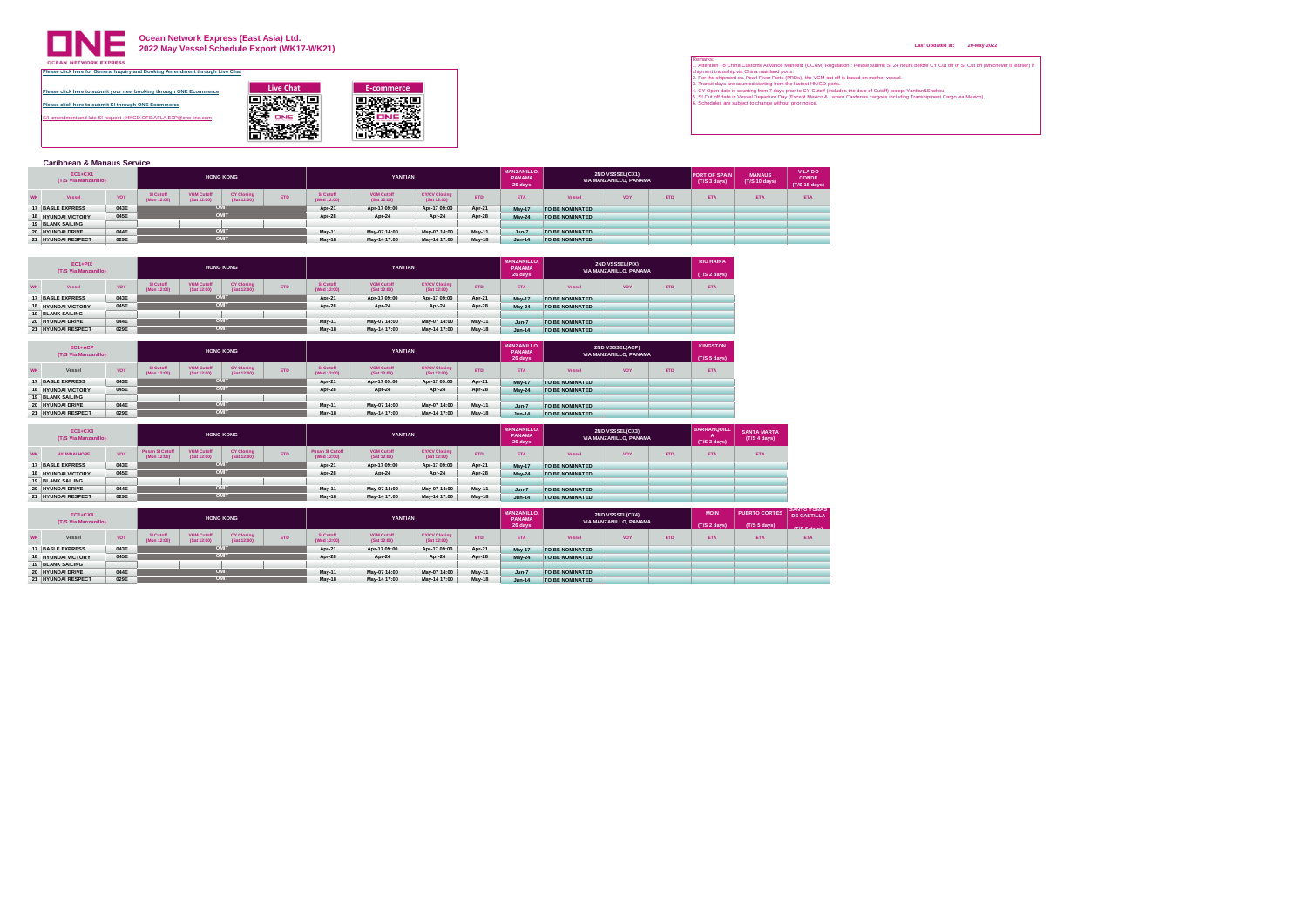

**Ocean Network Express (East Asia) Ltd. 2022 Jun Vessel Schedule Export (WK22-WK25)**

| ase click here to submit your new booking through ONE Ecommerce | <b>Live Chat</b> | E-commerce |
|-----------------------------------------------------------------|------------------|------------|
| ase click here to submit SI through ONE Ecommerce               |                  |            |
| amendment and late SI request : HKGD.OFS.AFLA.EXP@one-line.com  |                  |            |
|                                                                 |                  |            |

|           | South America Service - West Coast                                                                                                                           |       |              |               |               |               |                                        |                                  |                                  |            |                                                |                                   |                          |                           |                               |                              |                           |
|-----------|--------------------------------------------------------------------------------------------------------------------------------------------------------------|-------|--------------|---------------|---------------|---------------|----------------------------------------|----------------------------------|----------------------------------|------------|------------------------------------------------|-----------------------------------|--------------------------|---------------------------|-------------------------------|------------------------------|---------------------------|
|           | AX <sub>1</sub><br>(Direct Service)                                                                                                                          |       |              |               | YANTIAN       |               |                                        | <b>HONGKONG</b>                  |                                  |            | <b>MANZANILLO.</b><br><b>MEXICO</b><br>23 days | <b>LAZARO CARDENAS</b><br>25 days | <b>CALLAO</b><br>33 days | <b>IQUIQUE</b><br>36 days | <b>ANTOFAGASTA</b><br>38 days | <b>VALPARAISO</b><br>41 days | <b>CORONEL</b><br>43 days |
| <b>WK</b> | <b>CY &amp;CV Closing</b><br><b>VGM Cutoff</b><br><b>MEXICO SI Cutoff</b><br><b>ETD</b><br><b>VOY</b><br>Vessel<br>(Tue 12:00)<br>(Tue 12:00)<br>(Mon 10:00) |       |              |               |               |               | <b>MEXICO SI Cutoff</b><br>(Tue 10:00) | <b>VGM Cutoff</b><br>(Thu 09:00) | <b>CY Closing</b><br>(Thu 09:00) | <b>FTD</b> | <b>ETA</b>                                     | <b>ETA</b>                        | <b>FTA</b>               | <b>FTA</b>                | <b>ETA</b>                    | <b>FTA</b>                   | <b>ETA</b>                |
|           | 22 COYHAIQUE                                                                                                                                                 | 2221E | May-17 09:00 | May-17 09:00  | May-17 09:00  | May 21        | May-20 09:00                           | <b>May-20</b>                    | May 20                           | May 22     | $Jun-14$                                       | Jun-16                            | $Jun-24$                 | Jun-27                    | Jun-29                        | $Jul - 2$                    | $Jul-4$                   |
|           | 23 COPIAPO<br>2222E<br>May-24 09:00<br>May-23<br>May-24 09:00<br><b>May 27</b>                                                                               |       |              |               |               |               | May 24                                 | <b>May-26</b>                    | May 26                           | May 29     | $Jun-21$                                       | $Jun-23$                          | $Jul-1$                  | $Jul-4$                   | $Jul-6$                       | $Jul-9$                      | $Jul-11$                  |
|           | 24 COCHRANE                                                                                                                                                  | 2223E | May-30       | May 31        | May-31        | Jun-02        | May 31                                 | <b>Jun-02</b>                    | <b>Jun-02</b>                    | $Jun-03$   | <b>Jun-26</b>                                  | <b>Jun-28</b>                     | $Jul-6$                  | $Jul-9$                   | $Jul-11$                      | $Jul-14$                     | $Jul-16$                  |
|           | 25 CORCOVADO                                                                                                                                                 | 2224E | May-06       | <b>Jun-07</b> | <b>Jun-07</b> | <b>Jun-09</b> | <b>Jun-07</b>                          | <b>Jun-09</b>                    | <b>Jun-09</b>                    | $Jun-10$   | $Jul-3$                                        | $Jul-5$                           | $Jul-13$                 | $Jul-16$                  | $Jul-18$                      | $Jul-21$                     | $Jul-23$                  |

| AX <sub>2</sub><br>(Direct Service) |               |                                       |                                  | <b>SHEKOU</b>                             |               |                                        | <b>HONG KONG</b>                 |                                  |                                               | <b>MANZANILLO</b><br><b>MEXICO</b><br>22 days | <b>LAZARO CARDENAS</b><br>24 days | <b>RODMAN</b><br>28 days | <b>BUENAVENTUR</b><br>30 days | CALLAO<br>33 days | <b>SAN ANTONIO</b><br>37 days | <b>CORONEL</b><br>40 days | <b>LIRQUEN</b><br>42 days |
|-------------------------------------|---------------|---------------------------------------|----------------------------------|-------------------------------------------|---------------|----------------------------------------|----------------------------------|----------------------------------|-----------------------------------------------|-----------------------------------------------|-----------------------------------|--------------------------|-------------------------------|-------------------|-------------------------------|---------------------------|---------------------------|
| Vessel                              | VOY           | <b>IEXICO SI Cutof</b><br>(Fri 12:00) | <b>VGM Cutoff</b><br>(Sun 12:00) | <b>CY &amp; CV Closing</b><br>(Sun 12:00) | <b>ETD</b>    | <b>MEXICO SI Cutoff</b><br>(Sat 12:00) | <b>VGM Cutoff</b><br>(Mon 17:00) | <b>CY Closing</b><br>(Mon 17:00) | <b>ETD</b>                                    | ETA:                                          | <b>ETA</b>                        | <b>ETA</b>               | <b>ETA</b>                    | <b>ETA</b>        | <b>ETA</b>                    |                           | <b>FTA</b>                |
| 22 MSC PERLE                        | <b>FA220A</b> | av-23 17:00                           | Aav-24                           | <b>May-24</b>                             | <b>May-28</b> | av-24 17:00                            | av-25 09:00                      | May-25 09:00                     | <b>May-29</b>                                 | <b>Jun-20</b>                                 | $Jun-22$                          | Jun-26                   | $Jun-28$                      | $Jul-1$           | $Jul-5$                       | $Jul-8$                   | $Jul-10$                  |
| 23 MSC EMMA                         | <b>FA221A</b> | <b>May-27</b>                         | May 29                           | May-29                                    | May-31        | May-28                                 | May-30                           | <b>May 30</b>                    | $Jun-0†$<br>the sea of the sea of the sea was | $Jun-23$                                      | <b>Jun-25</b>                     | Jun-29                   | $Jul-1$                       | $Jul-4$           | $Jul - 8$                     | $Jul-11$                  | $Jul-13$                  |
| <b>24 MSC KANOKO</b>                | <b>FA222A</b> | $Jun-03$                              | <b>Jun-05</b>                    | <b>Jun-05</b>                             | <b>Jun-07</b> | Jun-04                                 | <b>Jun-06</b>                    | <b>Jun-06</b>                    | <b>Jun-08</b>                                 | <b>Jun-30</b>                                 | $Jul-2$                           | $Jul-6$                  | $Jul-8$                       | $Jul-11$          | <b>Jul-15</b>                 | <b>Jul-18</b>             | $Jul-20$                  |
| <b>25 MSC NATASHA</b>               | <b>FA223A</b> | $Jun-10$                              | $Jun-12$                         | $Jun-12$                                  | $Jun-14$      | $Jun-11$                               | $Jun-13$                         | $Jun-13$                         | Jun-15                                        | $Jul-7$                                       | $Jul-9$                           | $Jul-13$                 | $Jul-15$                      | $Jul-18$          | $Jul-22$                      | $Jul-25$                  | $Jul-27$                  |

| $AX1+MAP$<br>(T/S Via Manzanillo) |       |                                               |                                  | YANTIAN                                  |               |                                        | <b>HONGKONG</b>                  |                                  |            | <b>MANZANILLO.</b><br><b>MEXICO</b><br>23 days |                 | 2ND VSSSEL (MAR)<br>VIA MANZANILLO, MEXICO |               | CORINTO<br>(T/S 6 days) | <b>PUERTO CALDERA</b><br>(T/S 9 days) |
|-----------------------------------|-------|-----------------------------------------------|----------------------------------|------------------------------------------|---------------|----------------------------------------|----------------------------------|----------------------------------|------------|------------------------------------------------|-----------------|--------------------------------------------|---------------|-------------------------|---------------------------------------|
| Vessel                            | VOY   | <b><i>AEXICO SI Cutoff</i></b><br>(Mon 10:00) | <b>VGM Cutoff</b><br>(Tue 12:00) | <b>CY &amp;CV Closing</b><br>(Tue 12:00) | <b>ETD</b>    | <b>MEXICO SI Cutoff</b><br>(Tue 10:00) | <b>VGM Cutoff</b><br>(Thu 09:00) | <b>CY Closing</b><br>(Thu 09:00) | <b>ETD</b> | <b>ETA</b>                                     | Vessel          | <b>VOY</b>                                 | <b>ETD</b>    | <b>ETA</b>              | <b>ETA</b>                            |
| 22 COYHAIQUE                      | 2221E | May-17 09:00                                  | May-17 09:00                     | May-17 09:00                             | May 21        | May-20 09:00                           | <b>May-20</b>                    | <b>May 20</b>                    | May 22     | $Jun-14$                                       | NYK JOANNA      | 163E                                       | $Jun-22$      | <b>Jun-28</b>           | $Jul-1$                               |
| 23 COPIAPO                        | 2222E | May-23                                        | May-24 09:00                     | May-24 09:00                             | May 27        | <b>May 24</b>                          | <b>May-26</b>                    | May 26                           | May 29     | $Jun-21$                                       | <b>BALAO</b>    | 321E                                       | <b>Jun-29</b> | $Jul-5$                 | $Jul - 8$                             |
| 24 COCHRANE                       | 2223E | May-30                                        | May 31                           | May-31                                   | <b>Jun-02</b> | May 31                                 | $Jun-02$                         | <b>Jun-02</b>                    | $Jun-03$   | $Jun-26$                                       | TO BE NOMINATED |                                            |               |                         |                                       |
| 25 CORCOVADO                      | 2224E | May-06                                        | <b>Jun-07</b>                    | Jun-07                                   | Jun-09        | Jun-07                                 | <b>Jun-09</b>                    | Jun-09                           | $Jun-10$   | $Jul-3$                                        | TO BE NOMINATED |                                            |               |                         |                                       |

| $AX1+MX2$<br>(T/S Via Manzanillo)      |                            |                                         |                                  | YANTIAN                                   |                                                |                                        | <b>HONGKONG</b>                  |                                          |               | <b>MANZANILLO</b><br><b>MEXICO</b><br>23 days |                          | 2ND VSSSEL (MX2)<br>VIA MANZANILLO, MEXICO      |               | <b>ACAJUTLA</b><br>(T/S 3days) | <b>SAN LORENZO</b><br>(T/S 5 days)    |
|----------------------------------------|----------------------------|-----------------------------------------|----------------------------------|-------------------------------------------|------------------------------------------------|----------------------------------------|----------------------------------|------------------------------------------|---------------|-----------------------------------------------|--------------------------|-------------------------------------------------|---------------|--------------------------------|---------------------------------------|
| Vessel                                 | VOY                        | <b>MEXICO SI Cutoff</b><br>(Mon 10:00)  | <b>VGM Cutoff</b><br>(Tue 12:00) | <b>CY &amp;CV Closing</b><br>(Tue 12:00)  | <b>ETD</b>                                     | <b>MEXICO SI Cutoff</b><br>(Tue 10:00) | <b>VGM Cutoff</b><br>(Thu 09:00) | CY Closing<br>(Thu 09:00)                | <b>ETD</b>    | <b>ETA</b>                                    | Vessel                   | <b>VOY</b>                                      | <b>ETD</b>    | <b>ETA</b>                     | ETA                                   |
| 22 COYHAIQUE                           | 2221E                      | May-17 09:00                            | May-17 09:00                     | May-17 09:00                              | May 21                                         | May-20 09:00                           | <b>May-20</b>                    | May-20                                   | <b>May-22</b> | $Jun-14$                                      | <b>X-PRESS KAVERI</b>    | 22007S                                          | Jun-17        | <b>Jun-20</b>                  | $Jun-22$                              |
| 23 COPIAPO                             | 2222E                      | <b>May-23</b>                           | May-24 09:00                     | May-24 09:00                              | <b>May-27</b>                                  | <b>May 24</b>                          | <b>May-26</b>                    | May-26                                   | May-29        | $Jun-21$                                      | <b>X-PRESS NETRAVATI</b> | <b>22009S</b>                                   | $Jun-24$      | <b>Jun-27</b>                  | $Jun-29$                              |
| 24 COCHRANE                            | 2223E<br><b>CONTRACTOR</b> | <b>May-30</b>                           | May-31                           | May-31                                    | $Jun-02$                                       | May-31                                 | <b>Jun-02</b>                    | $Jun-02$                                 | $Jun-03$      | $Jun-26$                                      | <b>CMA CGM BALBOA</b>    | 009E                                            | $Jul-1$       | $Jul-4$                        | $Jul-6$                               |
| 25 CORCOVADO                           | 2224E                      | May-06                                  | <b>Jun-07</b>                    | Jun-07                                    | Jun-09                                         | Jun-07                                 | <b>Jun-09</b>                    | $Jun-09$                                 | $Jun-10$      | $Jul-3$                                       | <b>X-PRESS KAVERI</b>    | <b>22008S</b>                                   | $Jul-8$       | $Jul-11$                       | $Jul-13$                              |
|                                        |                            |                                         |                                  |                                           |                                                |                                        |                                  |                                          |               |                                               |                          |                                                 |               |                                |                                       |
|                                        |                            |                                         |                                  |                                           |                                                |                                        |                                  |                                          |               |                                               |                          |                                                 |               |                                |                                       |
| $AX2+MAP$<br>(T/S Via Lazaro Cardenas) |                            |                                         |                                  | <b>SHEKOU</b>                             |                                                |                                        | <b>HONG KONG</b>                 |                                          |               | LAZARO<br><b>CARDENAS</b><br>24 days          |                          | 2ND VSSSEL (MAR)<br>VIA LAZARO CARDENAS, MEXICO |               | <b>CORINTO</b><br>(T/S 5 days) | <b>PUERTO CALDERA</b><br>(T/S 8 days) |
| Vessel                                 | VOY                        | <b>IEXICO SI Cutoff</b><br>(Fri 12:00)  | <b>VGM Cutoff</b><br>(Sun 12:00) | <b>CY &amp; CV Closing</b><br>(Sun 12:00) | <b>FTD</b>                                     | <b>MEXICO SI Cutoff</b><br>(Sat 12:00) | <b>VGM Cutoff</b><br>(Mon 17:00) | <b>CY Closing</b><br>(Mon 17:00)         | <b>FTD</b>    | <b>FTA</b>                                    | Vessel                   | VOY                                             | <b>ETD</b>    | <b>ETA</b>                     | ETA                                   |
| 22 MSC PERLE                           | <b>FA220A</b>              | May-23 17:00                            | <b>May-24</b>                    | <b>May-24</b>                             | <b>May-28</b>                                  | May-24 17:00                           | May-25 09:00                     | May-25 09:00                             | <b>May-29</b> | $Jun-22$                                      | <b>FLEUR N</b>           | 321E                                            | <b>Jun-30</b> | $Jul-5$                        | $Jul - 8$                             |
| 23 MSC EMMA                            | <b>FA221A</b>              |                                         |                                  |                                           |                                                | May-28                                 |                                  |                                          | $Jun-01$      | $Jun-25$                                      | <b>BALAO</b>             | 321E                                            | <b>Jun-29</b> | $Jul-4$                        | $Jul-7$                               |
| 24 IMSC KANOKO                         | <b>FA222A</b>              | <b>May 27</b><br>$Jun-03$<br>---------- | May 29<br>$Jun-05$<br>---------- | <b>May-29</b><br>Jun-05<br>---------      | <b>May 31</b><br><b>Jun-07</b><br>------------ | $Jun-04$                               | <b>May-30</b><br>$J$ un-06       | <b>May-30</b><br>Jun-06<br>------------- | <b>Jun-08</b> | $Jul-2$                                       | TO BE NOMINATED          |                                                 |               |                                |                                       |

Remarks: - To Chrono Customs Advance Manistat (CCAM) Regulation : Please submit SI 24 hours before CY Cut off or SI Cut off (whichever is earlier) if<br>- In the method in the Counter of the Counter of the Counter of the Six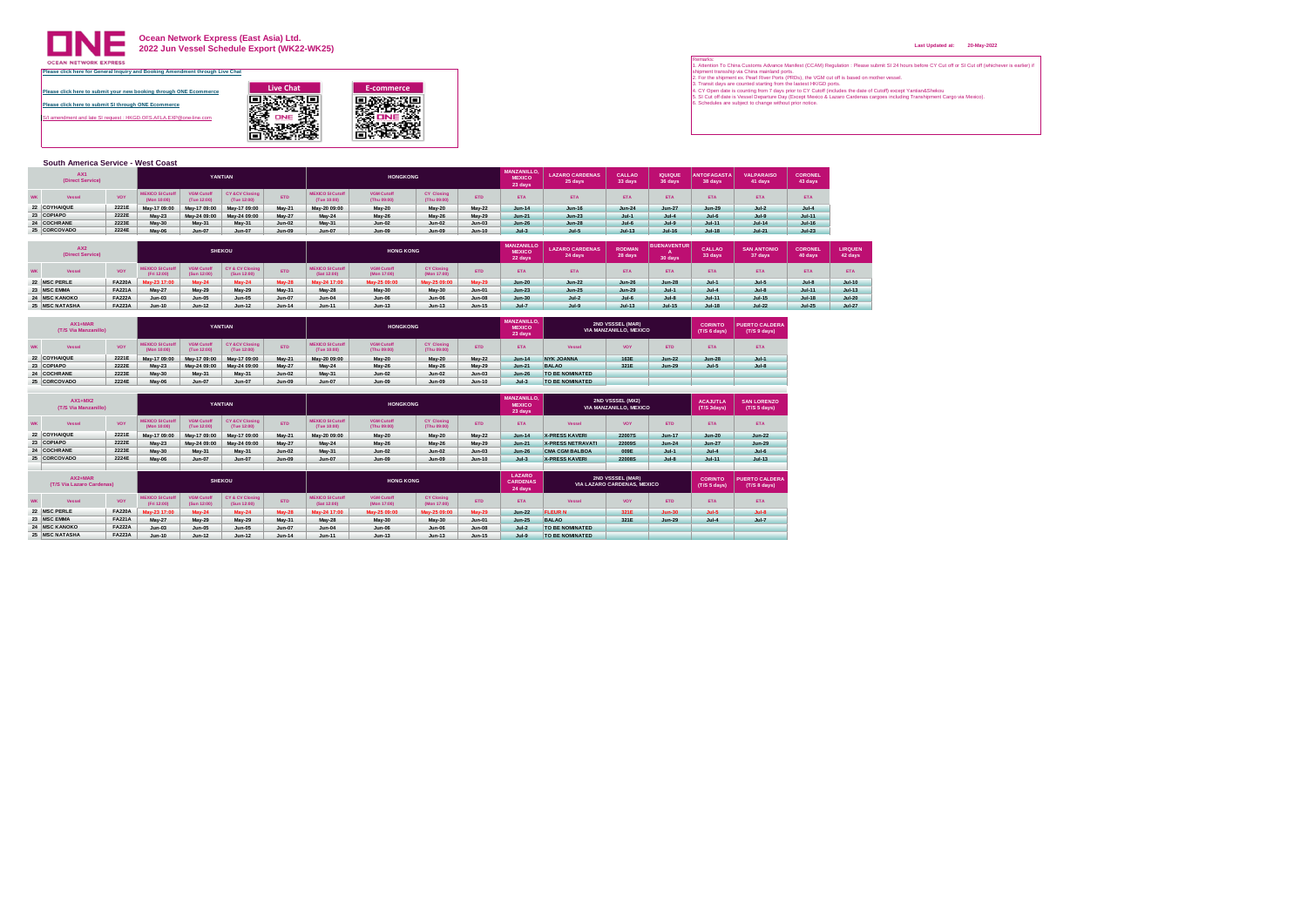

# **Ocean Network Express (East Asia) Ltd. 2022 Jun Vessel Schedule Export (WK22-WK25)**

**[Please click here to submit your new booking through ONE Ecommerce](https://hk.one-line.com/ecommerce-applications) Please click here to submit SI through ONE Ecommerce** S/I amendment and late SI request : HKGD.OFS.AFLA.EXP@one-line.com Live Chat<br> **Expansion of Excommerce**<br> **E-commerce**<br> **E-commerce**<br> **E-commerce**<br> **E-commerce**<br> **E-commerce**<br> **E-commerce**<br> **E-commerce**<br> **E-commerce**<br> **E-commerce**<br>
<br> **E-commerce** 

|       | South America Service - West Coast |                                    |                                        |                                  |                                           |                               |                                        |                                  |                                  |                                    |                        |                                      |                                     |               |                                  |                                        |                                   |
|-------|------------------------------------|------------------------------------|----------------------------------------|----------------------------------|-------------------------------------------|-------------------------------|----------------------------------------|----------------------------------|----------------------------------|------------------------------------|------------------------|--------------------------------------|-------------------------------------|---------------|----------------------------------|----------------------------------------|-----------------------------------|
|       | $AX1+AX3$<br>(T/S Via Pusan)       |                                    |                                        |                                  | YANTIAN                                   |                               |                                        | <b>HONGKONG</b>                  |                                  |                                    | <b>PUSAN</b><br>7 days |                                      | 2ND VSSSEL(AX3)<br><b>VIA PUSAN</b> |               | <b>ENSENADA</b><br>(T/S 16 days) | <b>PUERTO QUETZAI</b><br>(T/S 22 days) | <b>GUAYAQUIL</b><br>(T/S 33 days) |
|       | Vessel                             | VOY                                | <b>MEXICO SI Cutoff</b><br>(Mon 10:00) | <b>VGM Cutoff</b><br>(Tue 12:00) | <b>CY &amp;CV Closing</b><br>(Tue 12:00)  | <b>ETD</b>                    | <b>MEXICO SI Cutoff</b><br>(Tue 10:00) | <b>VGM Cutoff</b><br>(Thu 09:00) | <b>CY Closing</b><br>(Thu 09:00) | ETD.                               | <b>ETA</b>             | Vessel                               | VOY                                 | <b>ETD</b>    | <b>ETA</b>                       | <b>ETA</b>                             | <b>ETA</b>                        |
|       | 22 COYHAIQUE                       | 2221E                              | May-17 09:00                           | May-17 09:00                     | May-17 09:00                              | May-21                        | May-20 09:00                           | <b>May-20</b>                    | May-20                           | May-22                             | May-29                 | <b>SEASPAN</b><br><b>DELLIMENTED</b> | 2222E                               | $Jun-6$       | $Jun-22$                         | <b>Jun-28</b>                          | $Jul-9$                           |
|       | 23 COPIAPO                         | 2222E                              | <b>May-23</b>                          | May-24 09:00                     | May-24 09:00                              | May-27                        | <b>May 24</b>                          | <b>May-26</b>                    | May-26                           | May-29                             | $Jun-5$                | <b>SEASPAN BEYOND</b>                | 2223E                               | $Jun-13$      | $Jun-29$                         | $Jul-5$                                | $Jul-16$                          |
| 24    | COCHRANE                           | 2223E<br><b>CONTRACTOR</b>         | <b>May-30</b>                          | May 31                           | May-31                                    | $Jun-02$<br><b>CONTRACTOR</b> | May 31                                 | $Jun-02$                         | $Jun-02$<br><u>.</u>             | $Jun-03$<br>.                      | Jun-10                 | <b>CONTI ANNAPURNA</b>               | 2224E                               | <b>Jun-20</b> | $Jul-6$                          | $Jul-12$                               | $Jul-23$                          |
|       | 25 CORCOVADO                       | 2224E                              | May-06                                 | <b>Jun-07</b>                    | Jun-07                                    | <b>Jun-09</b>                 | $Jun-07$                               | Jun-09                           | <b>Jun-09</b><br>____            | $Jun-10$                           | Jun-17                 | VANTAGE                              | 2225E                               | Jun-27        | $Jul-13$                         | Jul-19                                 | $Jul-30$                          |
|       |                                    |                                    |                                        |                                  |                                           |                               |                                        |                                  |                                  |                                    |                        |                                      |                                     |               |                                  |                                        |                                   |
|       | $AX2+AX3$<br>(T/S Via Pusan)       |                                    |                                        |                                  | <b>SHEKOU</b>                             |                               |                                        | <b>HONG KONG</b>                 |                                  |                                    | <b>PUSAN</b><br>7 days |                                      | 2ND VSSSEL(AX3)<br><b>VIA PUSAN</b> |               | <b>ENSENADA</b><br>(T/S 16 days) | <b>PUERTO QUETZAL</b><br>(T/S 22 days) | <b>GUAYAQUIL</b><br>(T/S 33 days) |
|       | Vessel                             | VOY                                | <b>PUSAN SI Cutoff</b><br>(12:00)      | <b>VGM Cutoff</b><br>(Sun 12:00) | <b>CY &amp; CV Closing</b><br>(Sun 12:00) | <b>ETD</b>                    | <b>PUSAN SI Cutoff</b><br>(12:00)      | <b>VGM Cutoff</b><br>(Mon 17:00) | <b>CY Closing</b><br>(Mon 17:00) | <b>ETD</b>                         | <b>ETA</b>             | Vessel                               | VOY                                 | <b>ETD</b>    | <b>ETA</b>                       | <b>ETA</b>                             | <b>ETA</b>                        |
| 22    | <b>MSC PERLE</b>                   | <b>FA220A</b><br><b>CONTRACTOR</b> | May-23 17:00                           | <b>May-24</b>                    | <b>May-24</b>                             | May-28                        | May-24 17:00                           | May-25 09:00                     | May-25 09:00                     | <b>May-29</b>                      | $Jun-2$                | <b>SEASPAN</b><br><b>DELIMITYUED</b> | 2222E                               | $Jun-6$       | $Jun-22$                         | <b>Jun-28</b>                          | $Jul-9$                           |
|       | 23 MSC EMMA                        | <b>FA221A</b>                      | <b>May-27</b>                          | May 29                           | <b>May-29</b>                             | May-31                        | May-28                                 | <b>May-30</b>                    | <b>May-30</b>                    | $Jun-01$<br><b>CAR AT AN AT AN</b> | $Jun-8$                | <b>SEASPAN BEYOND</b>                | 2223E                               | $Jun-13$      | $Jun-29$                         | $Jul - 5$                              | <b>Jul-16</b>                     |
| _____ | <b>MSC KANOKO</b>                  | <b>FA222A</b>                      | $Jun-03$                               | <b>Jun-05</b>                    | <b>Jun-05</b>                             | Jun-07                        | Jun-04                                 | <b>Jun-06</b>                    | <b>Jun-06</b>                    | <b>Jun-08</b>                      | $Jun-15$               | <b>CONTI ANNAPURNA</b>               | 2224E                               | <b>Jun-20</b> | $Jul-6$                          | $Jul-12$                               | $Jul-23$                          |
| 25    | <b>MSC NATASHA</b>                 | <b>FA223A</b>                      | $Jun-10$                               | $Jun-12$                         | $Jun-12$                                  | $Jun-14$                      | $Jun-11$                               | $Jun-13$                         | $Jun-13$                         | $Jun-15$                           | $Jun-22$               | VANTAGE                              | 2225E                               | <b>Jun-27</b> | $Jul-13$                         | Jul-19                                 | $Jul-30$                          |

|           | KCS+AX3<br>(T/S Via Pusan) |             |                                   |                                  | <b>SHEKOU</b>                      |            | <b>PUSAN</b><br>7 days |                        | <b>2ND VSSSEL(AX3)</b><br><b>VIA PUSAN</b> |               | <b>ENSENADA</b><br>(T/S 16 days) | <b>PUERTO QUETZAL</b><br>(T/S 22 days) | <b>GUAYAQUIL</b><br>(T/S 33 days) |
|-----------|----------------------------|-------------|-----------------------------------|----------------------------------|------------------------------------|------------|------------------------|------------------------|--------------------------------------------|---------------|----------------------------------|----------------------------------------|-----------------------------------|
| <b>WK</b> | Vessel                     | VOY         | <b>PUSAN SI Cutoff</b><br>(12:00) | <b>VGM Cutoff</b><br>(Mon 09:00) | <b>CY/CV Cutoff</b><br>(Mon 09:00) | <b>FTD</b> | <b>ETA</b>             | Vessel                 | <b>VOY</b>                                 | <b>FTD</b>    | <b>FTA</b>                       | <b>ETA</b>                             | <b>ETA</b>                        |
|           | 22 YM COOPERATION          | 008N        | <b>TBA</b>                        | May 30                           | <b>May-30</b>                      | May 31     | $Jun-7$                | <b>SEASPAN BEYOND</b>  | 2223E                                      | $Jun-13$      | <b>Jun-29</b>                    | $Jul-5$                                | <b>Jul-16</b>                     |
|           | 23 LOS ANDES BRIDGE        | <b>177N</b> | <b>TBA</b>                        | $Jun-6$                          | $Jun-6$                            | $Jun-7$    | $Jun-14$               | <b>CONTI ANNAPURNA</b> | 2224E                                      | <b>Jun-20</b> | $Jul-6$                          | $Jul-12$                               | $Jul-23$                          |
|           | 24 KMTC SHIMIZU            | 2205N       | <b>TBA</b>                        | $Jun-13$                         | $Jun-13$                           | $Jun-14$   | $Jun-21$               | VANTAGE                | 2225E                                      | <b>Jun-27</b> | $Jul-13$                         | <b>Jul-19</b>                          | $Jul-30$                          |
|           | 25 SITC YUNCHENG           | 2204N       | <b>TBA</b>                        | $Jun-21$                         | $Jun-21$                           | $Jun-21$   | <b>Jun-28</b>          | <b>HYUNDAI SATURN</b>  | 0033E                                      | $Jul-4$       | <b>Jul-20</b>                    | <b>Jul-26</b>                          | Aug-6                             |

### **South America Service - East Coast**

| SX <sub>1</sub><br>(Direct Service) |               |               |                                  | <b>SHEKOU</b>                  |            |           | YANTIAN                          |                                |            |           | <b>HONG KONG</b>                 |                                  |               | <b>SANTOS</b><br>26 days | PARANAGUA<br>29 days | 31 days    | 34 days       | NAVEGANTES   MONTEVIDEO BUENOS AIRES   RIO GRANDE<br>35 days | 39 days  |
|-------------------------------------|---------------|---------------|----------------------------------|--------------------------------|------------|-----------|----------------------------------|--------------------------------|------------|-----------|----------------------------------|----------------------------------|---------------|--------------------------|----------------------|------------|---------------|--------------------------------------------------------------|----------|
| Vessel                              | VOY           | SI Cutoff     | <b>VGM Cutoff</b><br>(Sat 09:00) | CY & CV Closing<br>(Sat 09:00) | <b>ETD</b> | SI Cutoff | <b>VGM Cutoff</b><br>(Sun 12:00) | CY & CV Closing<br>(Sun 12:00) | <b>ETD</b> | SI Cutoff | <b>VGM Cutoff</b><br>(Mon 11:00) | <b>CY Closing</b><br>(Mon 11:00) | ETD           | <b>ETA</b>               | <b>FTA</b>           | <b>ETA</b> | <b>ETA</b>    | <b>ETA</b>                                                   |          |
| 22 SEASPAN RAPTOR                   | 2219W         |               |                                  |                                |            |           | <b>TIMO</b>                      |                                |            | May-24    | <b>May-23</b>                    | <b>May-23</b>                    | <b>May-24</b> | Jun-19                   | $Jun-22$             | $Jun-24$   | <b>Jun-27</b> | <b>Jun-28</b>                                                | $Jul-2$  |
| 23 MSC SARA ELENA                   | <b>FI220A</b> | <b>May-29</b> | May 28                           | <b>May-28</b>                  | May-29     | May 30    | May-29                           | May 29                         | May 30     | May-31    | <b>May-30</b>                    | May-30                           | <b>May-31</b> | Jun-26                   | $Jun-29$             | $Jul-1$    | $Jul-4$       | $Jul-5$                                                      | $Jul-9$  |
| 24 NAVEGANTES EXPRESS               | 2221W         |               |                                  |                                |            | $Jun-7$   | $Jun-5$                          | $lum-5$                        | $Jun-7$    | $Jun-9$   | $Jun-6$                          | $Jun-6$                          | Jun-9         | $Jul-5$                  | 1.10                 | Jul-10     | $Jul-13$      | $Jul-14$                                                     | $Jul-18$ |
| 25 MSC CHANNE                       | <b>FI222A</b> | $Jun-12$      | $Jun-11$                         | $Jun-11$                       | $Jun-12$   | $Jun-13$  | $Jun-12$                         | $Jun-12$                       | $Jun-13$   | $Jun-14$  | $Jun-13$                         | $Jun-13$                         | $Jun-14$      | $Jul-10$                 | $Jul-13$             | $Jul-15$   | $Jul-18$      | <b>Jul-19</b>                                                | $Jul-23$ |

|           | SX2<br>(Direct Service) |             |               |                                  | <b>HONG KONG</b>                 |               | <b>SANTOS</b><br>29 days | <b>ITAPOA</b><br>31 days | <b>BUENOS AIRES</b><br>36 days | <b>MONTEVIDEO</b><br>39 days | <b>PARANAGUA</b><br>43 days |
|-----------|-------------------------|-------------|---------------|----------------------------------|----------------------------------|---------------|--------------------------|--------------------------|--------------------------------|------------------------------|-----------------------------|
| <b>WK</b> | Vessel                  | VOY         | SI Cutoff     | <b>VGM Cutoff</b><br>(Fri 12:00) | <b>CY Closing</b><br>(Fri 12:00) | <b>ETD</b>    | <b>ETA</b>               | <b>ETA</b>               | <b>FTA</b>                     | <b>ETA</b>                   | <b>ETA</b>                  |
|           | 22 MAERSK LABREA        | <b>220W</b> | <b>May-28</b> | <b>May 27</b>                    | <b>May-27</b>                    | May-28        | $Jun-26$                 | <b>Jun-28</b>            | $Jul-3$                        | $Jul-6$                      | <b>Jul-10</b>               |
|           | 23 ATACAMA              | <b>221W</b> | $Jun-4$       | $Jun-3$                          | $Jun-3$                          | $Jun-4$       | $Jul-3$                  | $Jul-5$                  | <b>Jul-10</b>                  | $Jul-13$                     | <b>Jul-17</b>               |
|           | 24 MAERSK LIMA          | <b>222W</b> | $Jun-11$      | $Jun-10$                         | Jun-10                           | $Jun-11$      | $Jul-10$                 | $Jul-12$                 | <b>Jul-17</b>                  | <b>Jul-20</b>                | $Jul-24$                    |
|           | 25 MAERSK LAVRAS        | 10-Aug      | <b>Jun-18</b> | Jun-17                           | Jun-17                           | <b>Jun-18</b> | <b>Jul-17</b>            | <b>Jul-19</b>            | $Jul-24$                       | <b>Jul-27</b>                | <b>Jul-31</b>               |

|           | LAE<br>(Direct Service) |             |           | <b>YANTIAN</b>    | <b>NAVEGANTES</b><br>39 days | <b>SANTOS</b><br>41 days |               |               |
|-----------|-------------------------|-------------|-----------|-------------------|------------------------------|--------------------------|---------------|---------------|
| <b>WK</b> | Vessel                  | <b>VOY</b>  | SI Cutoff | <b>VGM Cutoff</b> | <b>CY &amp; CV Closing</b>   | <b>ETD</b>               | <b>ETA</b>    | <b>ETA</b>    |
|           | 22 LOG-IN DISCOVERY     | <b>222W</b> | $Jun-8$   | Jun-06 12:00      | Jun-06 12:00                 | $Jun-8$                  | <b>Jul-17</b> | <b>Jul-19</b> |